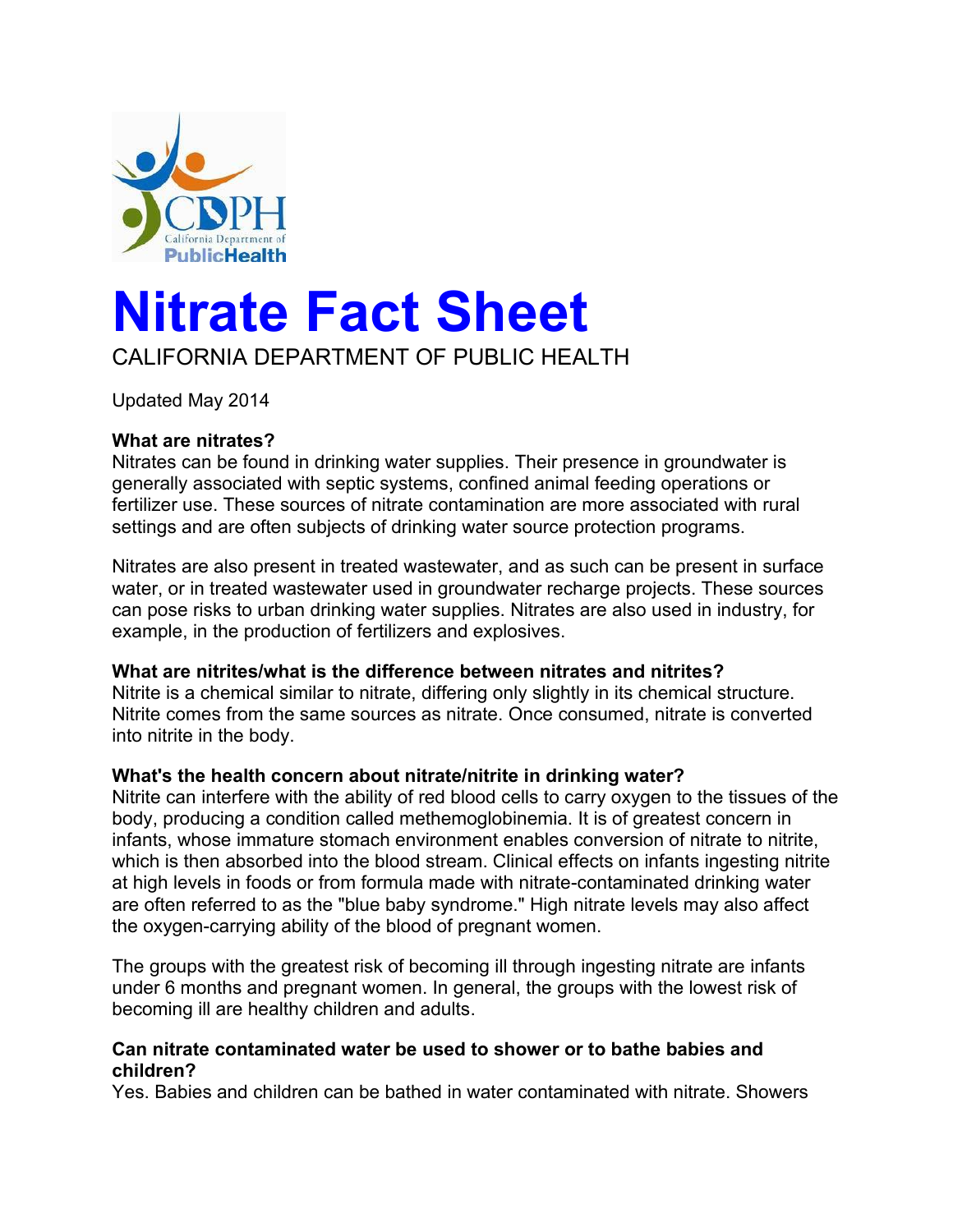may also be taken. Nitrate is only a concern for ingestion (eating and drinking). It is not absorbed through your skin. People who install filter systems for nitrate often install them just for their kitchen sink faucet, and they use that faucet for their cooking and drinking water.

#### **Can water that exceeds the Maximum Contaminant Level for nitrate be used to wash fruits and vegetables before they are eaten?**

Generally, fruits and vegetables can be washed with water that exceeds the nitrate MCL. The amount of water used for this purpose is small, and if the fruits and vegetables are wiped or blotted dry after washing, there should be no health risk. It is not recommended that the water be used for cooking.

#### **What is the Maximum Contaminant Level (MCL) for nitrate in drinking water?**

The MCLs, in 22 CCR §63341, are 45 milligrams per liter (mg/L) for nitrate as NO3 (equivalent to 10 mg/L for nitrate as nitrogen or "N"); 10 mg/L for nitrate plus nitrite as N; and 1 mg/L for nitrite as N.

#### **Where's nitrate been found in drinking water in California?**

Nitrate in drinking water is widespread in numerous areas of the country. About 98% of the population served by all community drinking water systems in California uses drinking water that meets health-based standards.

Public water systems, because they are regulated by the state, (unlike private wells), are required to analyze for nitrates and report the results to CDPH.

## **What is CDPH doing about this issue?**

- · CDPH provides funding opportunities and technical support for public water systems. The funding opportunities for water systems (for nitrate-related projects under Proposition 84, Proposition 50 and the Safe Drinking Water State Revolving Fund) can be found on the [CDPH website.](http://www.cdph.ca.gov/certlic/drinkingwater/Pages/DWPfunding.aspx)
- · CDPH regulates and collects reports of nitrate testing, as provided to them by public water systems.
- · CDPH takes enforcement actions against Public Water Systems that fail to provide safe water to their customers
- CDPH is posting a list of labs it certifies that can analyze the samples for nitrate in drinking water.

## **What about water from private wells?**

Private wells are not subject to drinking water regulation by CDPH. However, the MCLs can be used for guidance.

#### **What can consumers do to reduce their exposure to nitrates/nitrites in drinking water?**

· Individuals concerned about levels of nitrate in drinking water should have samples analyzed by a certified lab.

CDPH is posting a list of labs it certifies that can analyze the samples for nitrate in drinking water. Your local public water system can refer you to the closest certified